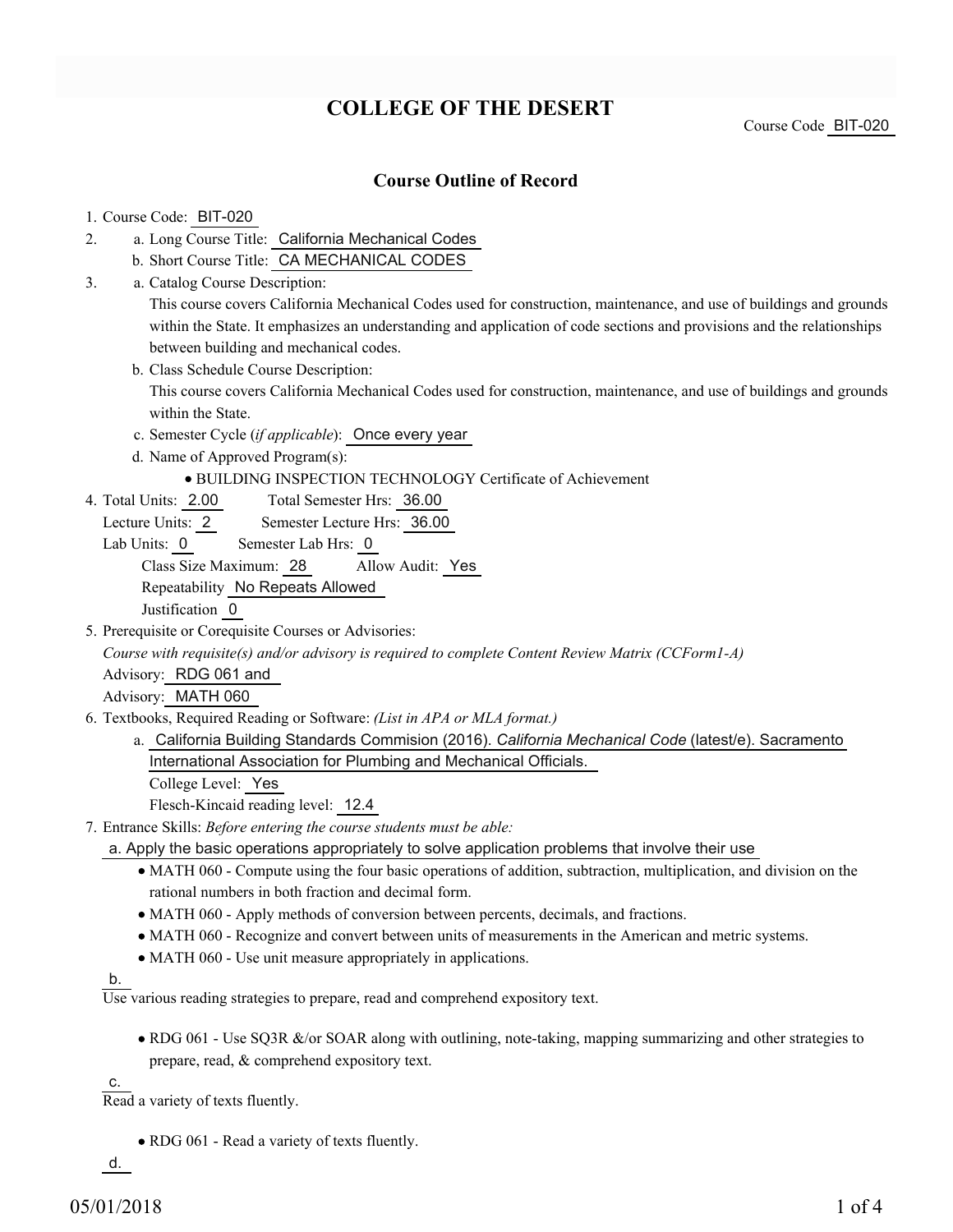# BIT 020-California Mechanical Codes

Write organized summaries  $\&$  reactions that capture main idea and supporting details.

RDG 061 - Write organized summaries & reactions that capture main idea and supporting details.

e.

Understand multiple word meanings, uses  $\&$  synonyms.

- RDG 061 Understand multiple word meanings, uses  $\&$  synonyms
- 8. Course Content and Scope:
	- Lecture:
		- a. Introduction
		- b. General code requirement provisions for Mechanical Codes
		- c. Requirements for types of construction
		- d. Occupancies Building and Fire Code requirements and applications of the Mechanical Code
		- e. Combustion and circulation air codes provisions
		- f. Appliances regulated by the Mechanical Code and relationships in the Building Code
		- $|q|$ . Gas systems for mechanical code systems and Building Code priorities
		- h. Handling and Classification of Hazardous Materials
		- i. Responsibilities under Mechanical Codes
		- j. Construction Materials Use in Mechanical Codes
		- k. Maintenance of Buildings and Property
		- l. Building Construction Processes
		- m. Types of Construction

Lab: *(if the "Lab Hours" is greater than zero this is required)*

9. Course Student Learning Outcomes:

1.

Cite code sections with relation to mechanical codes in construction, regulation and design.

2.

Apply provisions with relation to mechanical codes in construction, regulation and design.

- 10. Course Objectives: Upon completion of this course, students will be able to:
	- a. Apply the codes in construction, regulation, and design.
	- b. Discuss administered examination used to gain professional certification in the building inspection field.
	- c. Discuss skills for employment in private or public construction fields as an inspector or plans examiner.
- Methods of Instruction: *(Integration: Elements should validate parallel course outline elements)* 11.
	- a. Discussion
	- b. Lecture
	- c. Participation

Other Methods:

Presentation of construction materials

12. Assignments: (List samples of specific activities/assignments students are expected to complete both in and outside of class.) In Class Hours: 36.00

Outside Class Hours: 72.00

- a. Out-of-class Assignments
	- 1. Reading assignments of codes and handouts
	- 2. Visit construction sites
	- 3. Review code sections presented in classes.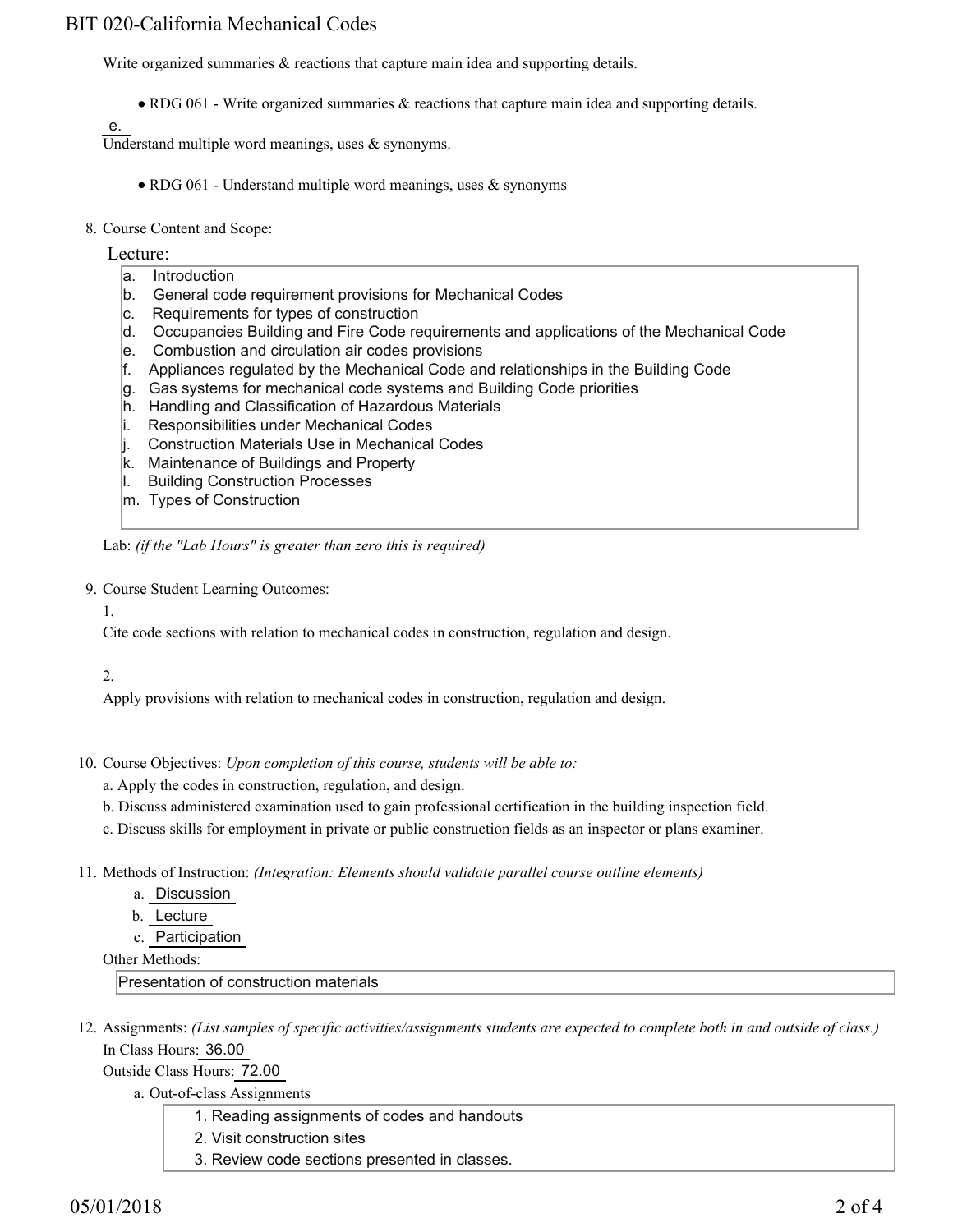# BIT 020-California Mechanical Codes

b. In-class Assignments

| 1. Presentation of class subjects and materials                                          |
|------------------------------------------------------------------------------------------|
| 2. Review code sections                                                                  |
|                                                                                          |
| 13. Methods of Evaluating Student Progress: The student will demonstrate proficiency by: |

- Group activity participation/observation
- Participation in class and group discussions
- True/false/multiple choice examinations
- Mid-term and final evaluations
- Other

Maintenance and use of handout class materials

- 14. Methods of Evaluating: Additional Assessment Information:
- 15. Need/Purpose/Rationale -- All courses must meet one or more CCC missions.
	- PO Career and Technical Education

Fulfill the requirements for an entry- level position in their field.

Apply critical thinking skills to execute daily duties in their area of employment.

Apply critical thinking skills to research, evaluate, analyze, and synthesize information.

Display the skills and aptitude necessary to pass certification exams in their field.

Exhibit effective written, oral communication and interpersonal skills.

IO - Personal and Professional Development

Demonstrate an understanding of ethical issues to make sound judgments and decisions.

Value diverse cultures and populations.

Value the feedback of others.

16. Comparable Transfer Course

| <b>University System</b>                                                                                                                                                                    | Campus             | <b>Course Number</b>                                        | <b>Course Title</b>  | <b>Catalog Year</b> |  |
|---------------------------------------------------------------------------------------------------------------------------------------------------------------------------------------------|--------------------|-------------------------------------------------------------|----------------------|---------------------|--|
| 17. Special Materials and/or Equipment Required of Students:                                                                                                                                |                    |                                                             |                      |                     |  |
| 18. Materials Fees:                                                                                                                                                                         | Required Material? |                                                             |                      |                     |  |
| <b>Material or Item</b>                                                                                                                                                                     |                    |                                                             | <b>Cost Per Unit</b> | <b>Total Cost</b>   |  |
| 19. Provide Reasons for the Substantial Modifications or New Course:                                                                                                                        |                    |                                                             |                      |                     |  |
| Change the advisory and entrance skills to Reading 061 and periodic review.<br>a. Cross-Listed Course (Enter Course Code): N/A<br>20.<br>21. Grading Method (choose one): Letter Grade Only |                    | b. Replacement Course (Enter original Course Code): BIT-002 |                      |                     |  |
| 22. MIS Course Data Elements                                                                                                                                                                |                    |                                                             |                      |                     |  |
| a. Course Control Number [CB00]: CCC000579049                                                                                                                                               |                    |                                                             |                      |                     |  |
|                                                                                                                                                                                             |                    | b. T.O.P. Code [CB03]: 95720.00 - Construction Inspection   |                      |                     |  |
| c. Credit Status [CB04]: D - Credit - Degree Applicable                                                                                                                                     |                    |                                                             |                      |                     |  |
| d. Course Transfer Status [CB05]: $B =$ Transfer CSU                                                                                                                                        |                    |                                                             |                      |                     |  |
|                                                                                                                                                                                             |                    | e. Basic Skills Status [CB08]: 2N = Not basic skills course |                      |                     |  |
| f. Vocational Status [CB09]: Clearly Occupational                                                                                                                                           |                    |                                                             |                      |                     |  |
| g. Course Classification [CB11]: Y - Credit Course                                                                                                                                          |                    |                                                             |                      |                     |  |